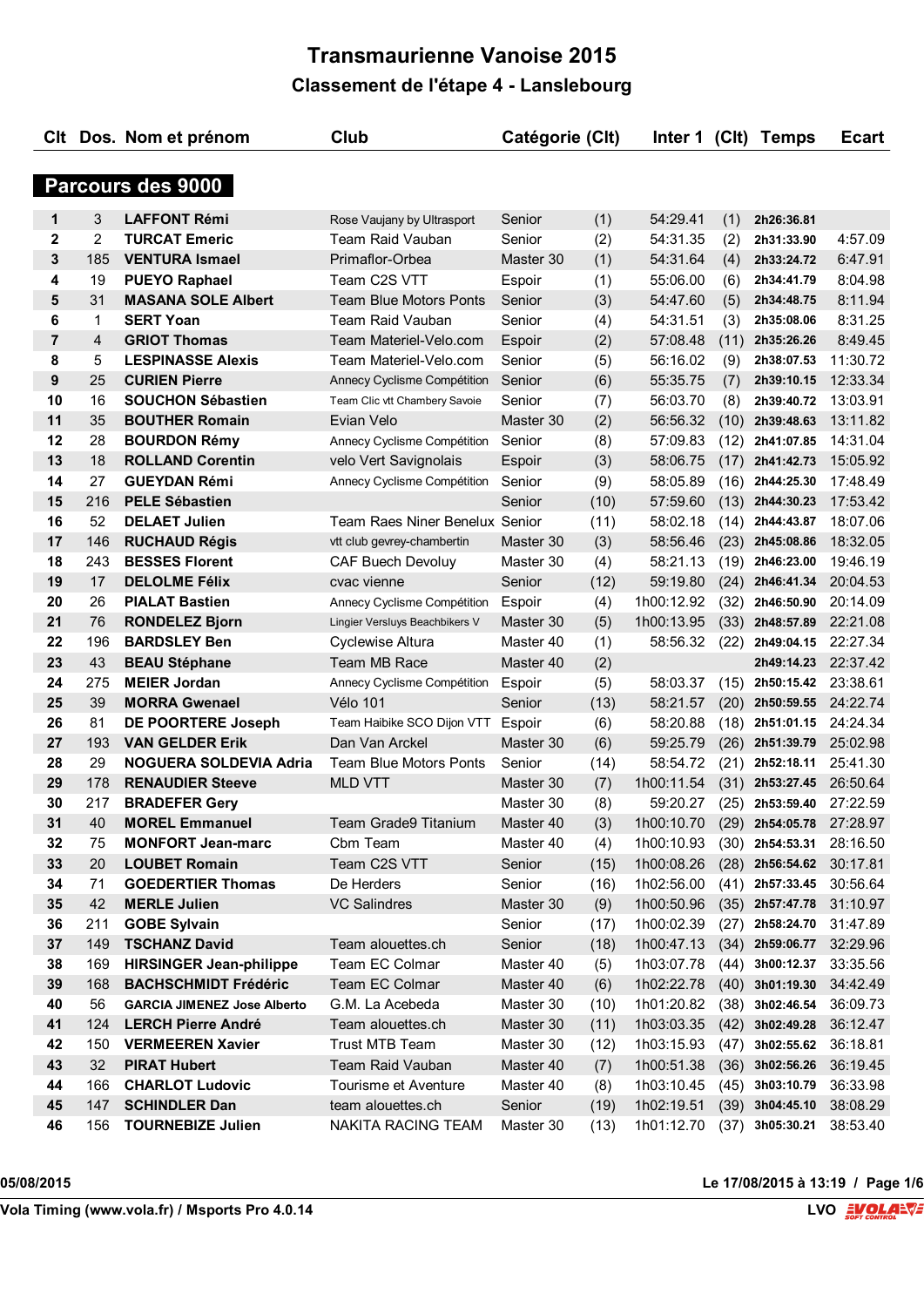| 47<br>34<br><b>DECAMPS Olivier</b><br><b>Team Raid Vauban</b><br>Master 30<br>(14)<br>1h03:04.72<br>(43)<br>48<br><b>DREWS ELIAS Thiago</b><br>Master 30<br>1h03:11.15<br>114<br>(15)<br>(46) | 3h05:47.19<br>39:10.38<br>3h07:00.04<br>40:23.23 |
|-----------------------------------------------------------------------------------------------------------------------------------------------------------------------------------------------|--------------------------------------------------|
|                                                                                                                                                                                               |                                                  |
|                                                                                                                                                                                               |                                                  |
| 49<br>21<br>Team C2S VTT<br><b>ROUX Sébastien</b><br>Espoir<br>1h05:16.68<br>(53)<br>(7)                                                                                                      | 3h07:22.13<br>40:45.32                           |
| 50<br>209<br><b>CHEVALIER Pierre</b><br>Master 50<br>Bourg Ain Cyclisme<br>(1)<br>1h04:38.88<br>(51)                                                                                          | 3h07:31.49<br>40:54.68                           |
| 51<br>82<br><b>CHARTIER Jerome</b><br>Penthievre Velo Team Genespoir<br>(16)<br>1h04:36.24<br>(50)<br>Master 30                                                                               | 3h09:32.57<br>42:55.76                           |
| 52<br>148<br><b>THOOR Edouard</b><br>(20)<br>Co-factory ADDICTIV<br>1h05:27.08<br>(54)<br>Senior                                                                                              | 42:58.35<br>3h09:35.16                           |
| 53<br>171<br><b>MAZAN Frédéric</b><br><b>SFTRF</b><br>Master 30<br>(17)<br>1h08:03.08<br>(68)                                                                                                 | 3h09:52.54<br>43:15.73                           |
| 54<br>49<br><b>DIMITRIOU Alexandre</b><br>Master 30<br>1h04:28.40<br>(49)<br>(18)                                                                                                             | 3h10:22.94<br>43:46.13                           |
| 55<br>85<br><b>CHANDAVOINE Norbert</b><br>1h05:37.85<br>Master 30<br>(19)<br>(56)<br>Penthievre Velo Team Genespoir                                                                           | 3h12:14.80<br>45:37.99                           |
| 56<br>77<br><b>ROYAUX Thomas</b><br>Senior<br>(21)<br>1h08:42.36<br>(69)                                                                                                                      | 3h12:47.40<br>46:10.59                           |
| 57<br>23<br><b>RIZZI Julien</b><br>(20)<br>Master 30<br>Annecy Cyclisme Compétition                                                                                                           | 47:01.13<br>3h13:37.94                           |
| 58<br>202<br><b>SABATIER Thibault</b><br>Senior<br>(22)<br>1h05:55.88<br>(59)<br>Team La Forestierre France                                                                                   | 49:46.88<br>3h16:23.69                           |
| 59<br>142<br><b>FUHRER Mathias</b><br>team alouettes.ch<br>(23)<br>1h06:44.65<br>(61)<br>Senior                                                                                               | 3h16:31.00<br>49:54.19                           |
| 60<br>95<br><b>LE ROI Jean-pierre</b><br>A Mi Chemin<br>Master 40<br>(9)<br>1h07:45.28<br>(65)                                                                                                | 50:18.82<br>3h16:55.63                           |
| 61<br>154<br><b>HELLEBOIS Thierry</b><br>USO Bruay la Buissière<br>(8)<br>1h04:57.78<br>(52)<br>Espoir                                                                                        | 3h17:10.21<br>50:33.40                           |
| 62<br>87<br><b>CHATEL Kevin</b><br>Vtt Pays De Vilaine<br>Master 30<br>(21)<br>1h09:16.08<br>(74)                                                                                             | 50:38.98<br>3h17:15.79                           |
| 63<br>172<br>Club VTT Senlisien<br>1h07:22.48<br><b>TOURTE Sylvain</b><br>Master 30<br>(22)                                                                                                   | $(63)$ 3h17:21.20<br>50:44.39                    |
| 64<br>72<br><b>LOUSTAUNAU Maxime</b><br>Saitta<br>1h08:00.24<br>Senior<br>(24)<br>(67)                                                                                                        | 52:03.93<br>3h18:40.74                           |
| 65<br>174<br><b>CHABANAS Bruno</b><br>(25)<br>1h09:55.45<br>(76)<br>Senior                                                                                                                    | 52:35.63<br>3h19:12.44                           |
| 66<br>58<br><b>PARISOT Alexandre</b><br><b>VC Lisieux</b><br>(26)<br>1h03:38.83<br>(48)<br>Senior                                                                                             | 52:39.95<br>3h19:16.76                           |
| 67<br>67<br><b>PROST Claude</b><br><b>CV PERNES</b><br>1h06:43.30<br>Master 40<br>(10)<br>(60)                                                                                                | 3h20:18.61<br>53:41.80                           |
| 68<br>238<br>(55)<br><b>ANJOUBAULT Christophe</b><br>Dijon Sport Cyclisme<br>Master 40<br>1h05:34.39<br>(11)                                                                                  | 53:44.31<br>3h20:21.12                           |
| 69<br>37<br><b>GRAS Romain</b><br><b>CV Pernes</b><br>(27)<br>1h05:47.29<br>(57)<br>Senior                                                                                                    | 3h20:37.96<br>54:01.15                           |
| 70<br><b>BROGLIA Alain</b><br>MJC Plan de Cuques<br>1h07:57.69<br>6<br>Master 50<br>(2)<br>(66)                                                                                               | 54:58.23<br>3h21:35.04                           |
| 71<br>113<br><b>JOSE Elias martins neto</b><br>Master 30<br>(23)<br>1h07:38.63<br>(64)                                                                                                        | 55:23.81<br>3h22:00.62                           |
| 72<br>38<br><b>MOULENE Alain</b><br><b>VC Blancois</b><br>Master 50<br>1h17:24.11<br>(3)                                                                                                      | 55:50.41<br>$(109)$ 3h22:27.22                   |
| 73<br>181<br><b>BOISSY Guillaume</b><br>S.C.Bourg lès Valence<br>(28)<br>1h05:54.78<br>Senior<br>(58)                                                                                         | 3h23:24.29<br>56:47.48                           |
| 74<br>121<br><b>NEVEU Pascal</b><br>1h09:23.35<br>Master 40<br>(12)<br>(75)                                                                                                                   | 58:40.28<br>3h25:17.09                           |
| 75<br>180<br><b>BOISSY Olivier</b><br>S.C.Bourg lès Valence<br>1h07:15.16<br>Master 50<br>(4)                                                                                                 | $(62)$ 3h26:08.53<br>59:31.72                    |
| <b>MALTETE Anthony</b><br><b>Triathlon Macon Club</b><br>76<br>144<br>Master 40<br>(13)<br>1h09:08.55<br>(72)                                                                                 | 3h26:25.64<br>59:48.83                           |
| 77<br>92<br><b>SCHMITT Sébastien</b><br>Master 30<br>(24)<br>1h16:07.04                                                                                                                       | $(102)$ 3h28:52.17 1h02:15.36                    |
| 78<br>116<br><b>BELLO Jérémie</b><br>(29)<br>1h09:10.54<br>Senior                                                                                                                             | (73) 3h29:12.14 1h02:35.33                       |
| 79<br>(25)<br>170<br><b>MAIRE Pierrick</b><br>evasion vtt auxerrois<br>Master 30                                                                                                              | 1h08:42.40 (70) 3h30:13.01 1h03:36.20            |
| 80<br>59<br>DE SCHEPPER Henk<br>De Herders<br>1h10:15.68<br>Master 40<br>(14)                                                                                                                 | $(77)$ 3h30:18.50 1h03:41.69                     |
| 81<br>187<br><b>DE POORTERE Frederik</b><br>eventit.be<br>(26)<br>1h10:25.00<br>Master 30                                                                                                     | (80) 3h31:28.35 1h04:51.54                       |
| Eventit.Be<br>82<br>62<br><b>VERCAEMST Thomas</b><br>Master 30<br>(27)<br>1h10:21.49                                                                                                          | (78) 3h31:30.57 1h04:53.76                       |
| 83<br>136<br><b>BERBIGUIER Jacques</b><br>Vaunage Passion<br>Master 50<br>1h15:17.95<br>(5)<br>(97)                                                                                           | 3h31:30.94 1h04:54.13                            |
| <b>DAME Guillaume</b><br>84<br>197<br>Master 30<br>1h13:56.02<br>(28)<br>(90)                                                                                                                 | 3h32:59.44 1h06:22.63                            |
| <b>DARCILLON Arnaud</b><br>Team ASES<br>85<br>175<br>Master 30<br>(29)<br>1h12:34.74<br>(83)                                                                                                  | 3h33:06.55 1h06:29.74                            |
| <b>RADREAUX François</b><br>1h10:22.87<br>86<br>139<br>Vtt Club Gevrey-Chambertin<br>Master 30<br>(30)                                                                                        | (79) 3h35:58.23 1h09:21.42                       |
| 33<br><b>ISCHARD Frédéric</b><br>Team Raid Vauban<br>1h20:14.34<br>87<br>Master 30<br>(31)                                                                                                    | $(117)$ 3h36:04.48 1h09:27.67                    |
| 1h13:38.72<br>88<br>182<br><b>GELSOMINO Olivier</b><br><b>Agde Raid Aventure</b><br>Master 30<br>(32)                                                                                         | (89) 3h36:07.44 1h09:30.63                       |
| 183<br><b>GEORGES Jérome</b><br>1h14:46.11<br>89<br>Team grupetto<br>Master 40<br>(15)                                                                                                        | (93) 3h36:23.22 1h09:46.41                       |
| 184<br>90<br><b>GEORGES Arthur</b><br>Team grupetto<br>Senior<br>(30)<br>1h14:47.49                                                                                                           | $(94)$ 3h36:23.93 1h09:47.12                     |
| <b>AUDIN Thierry</b><br>91<br>173<br>cyclo-club romanais peageois<br>Master 50<br>(6)<br>1h15:51.45                                                                                           | $(100)$ 3h36:25.37 1h09:48.56                    |
| <b>PAJOT Pascal</b><br>92<br>162<br>1h13:21.59<br>uc gien sport<br>Master 40<br>(16)                                                                                                          | (86) 3h36:40.19 1h10:03.38                       |
| Team MB Race<br>93<br>45<br><b>OUVRIER-BUFFET Yohann</b><br>Master 30<br>(33)<br>1h19:50.76                                                                                                   | $(115)$ 3h37:06.34 1h10:29.53                    |
| 94<br><b>GRUZELLE Yoachim</b><br>Senior<br>(31)<br>1h16:09.51<br>191                                                                                                                          | $(103)$ 3h37:14.44 1h10:37.63                    |
| <b>LOPES Ricardo</b><br>95<br>117<br>Master 30<br>(34)<br>1h13:02.89                                                                                                                          | (85) 3h38:25.43 1h11:48.62                       |

**05/08/2015 Le 17/08/2015 à 13:19 / Page 2/6**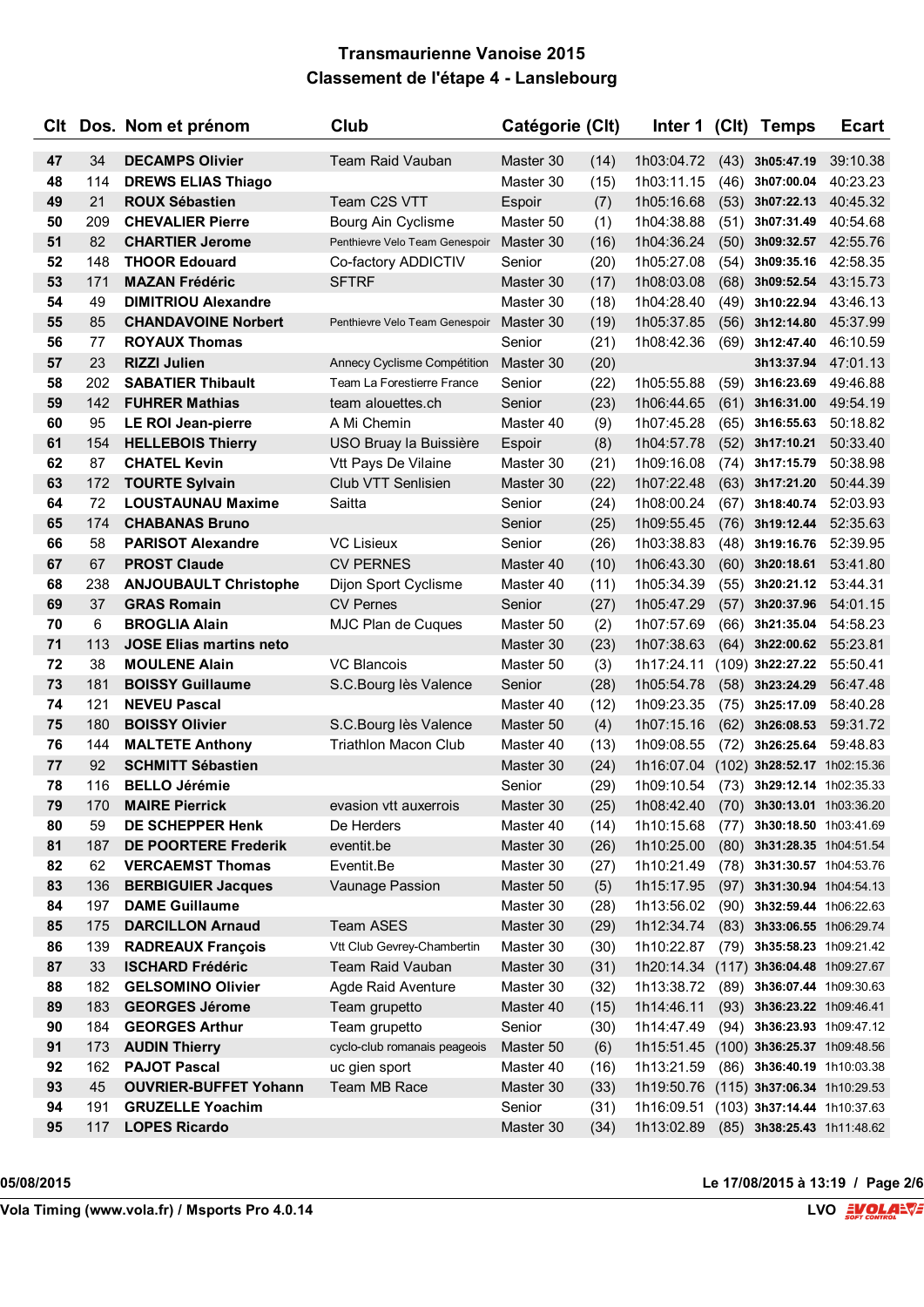|     |     | CIt Dos. Nom et prénom         | Club                           | Catégorie (Clt) |      |                                        |      | Inter 1 (CIt) Temps           | <b>Ecart</b> |
|-----|-----|--------------------------------|--------------------------------|-----------------|------|----------------------------------------|------|-------------------------------|--------------|
| 96  | 111 | <b>DUMONT Christophe</b>       |                                | Master 30       | (35) | 1h08:47.24                             | (71) | 3h38:36.00 1h11:59.19         |              |
| 97  | 22  | <b>GALLAY Clément</b>          | Annecy Cyclisme Compétition    | Espoir          | (9)  | 1h15:23.23                             | (98) | 3h39:21.36 1h12:44.55         |              |
| 98  | 155 | <b>MUNIER Christophe</b>       | Dream Team Bike                | Master 40       | (17) | 1h12:58.80                             |      | $(84)$ 3h40:37.13 1h14:00.32  |              |
| 99  | 80  | <b>DE MULDER Diedrik</b>       |                                | Master 30       | (36) | 1h17:50.53                             |      | (110) 3h41:04.02 1h14:27.21   |              |
| 100 | 198 | <b>DONNEGER Herve</b>          | <b>VTT Gauriac</b>             | Master 50       | (7)  | 1h15:16.52                             |      | $(96)$ 3h41:07.79 1h14:30.98  |              |
| 101 | 60  | <b>FRANCOIS Laurent</b>        | Vtt Pays De Vilaine            | Master 50       | (8)  | 1h14:33.23                             | (92) | 3h41:47.94 1h15:11.13         |              |
| 102 | 103 | <b>VARNIER Loïc</b>            |                                | Senior          | (32) | 1h18:53.97                             |      | (112) 3h41:52.92 1h15:16.11   |              |
| 103 | 402 | <b>CHARRAT Clément</b>         | EC St Clair de la Tour         | Master 30       | (37) | 1h13:31.50                             | (87) | 3h42:04.25 1h15:27.44         |              |
| 104 | 44  | <b>BIBOLLET Guy</b>            | Team MB Race                   | Master 50       | (9)  | 1h15:05.22                             |      | (95) 3h42:41.57 1h16:04.76    |              |
| 105 | 165 | <b>BEAUDOIN Fred</b>           | Tourisme et Aventure           | Master 40       | (18) | 1h12:20.64                             | (82) | 3h46:30.36 1h19:53.55         |              |
| 106 | 41  | <b>TEANI Bjorn</b>             | Team Grade9 Titanium           | Master 30       | (38) | 1h16:21.27                             |      | (106) 3h46:37.78 1h20:00.97   |              |
| 107 | 51  | <b>ROCHE CHEVALIER Julien</b>  | Usca                           | Espoir          | (10) | 1h21:07.40                             |      | (120) 3h47:25.24 1h20:48.43   |              |
| 108 | 270 | <b>LOQUAIS Julien</b>          | VTT44                          | Senior          | (33) | 1h17:23.79                             |      | $(108)$ 3h48:23.38 1h21:46.57 |              |
| 109 | 400 | <b>DESABRES Laurent</b>        | EC st Clair de la Tour         | Master 40       | (19) | 1h13:34.55                             |      | (88) 3h48:44.10 1h22:07.29    |              |
| 110 | 109 | <b>FOUGEROUSE Gregory</b>      | <b>Cvac Vienne</b>             | Master 30       | (39) | 1h20:16.74 (118) 3h49:39.45 1h23:02.64 |      |                               |              |
| 111 | 122 | <b>DORIE Adrien</b>            |                                | Master 30       | (40) | 1h14:20.48                             |      | (91) 3h51:30.15 1h24:53.34    |              |
| 112 | 468 | <b>CHAUSSONNET Thibaut</b>     | X Tram                         | Senior          | (34) | 1h10:35.87                             |      | $(81)$ 3h51:32.44 1h24:55.63  |              |
| 113 | 73  | <b>LOUSTAUNAU Romain</b>       | Saitta                         | Senior          | (35) | 1h16:20.71                             |      | (105) 3h52:12.71 1h25:35.90   |              |
| 114 | 200 | <b>LANORE Mathieu</b>          | <b>ASPTT Châlon</b>            | Master 30       | (41) | 1h16:16.45                             |      | (104) 3h57:58.73 1h31:21.92   |              |
| 115 | 276 | <b>MELQUIOT Michel</b>         |                                | Master 40       | (20) | 1h17:12.09                             |      | $(107)$ 3h59:28.76 1h32:51.95 |              |
| 116 | 89  | <b>THIBAUDOT Nicolas</b>       |                                | Master 40       | (21) | 1h19:08.35 (113) 4h00:45.69 1h34:08.88 |      |                               |              |
| 117 | 65  | <b>BOUTEILLE Sébastien</b>     | La Cabane Sur Le Chien         | Master 40       | (22) | 1h23:41.97 (126) 4h00:47.23 1h34:10.42 |      |                               |              |
| 118 | 69  | <b>KOLODIE Jean benoit</b>     | Team Passion & Performance     | Master 40       | (23) | 1h15:43.63                             |      | (99) 4h01:20.36 1h34:43.55    |              |
| 119 | 151 | <b>VIGERUST Arnfinn</b>        | <b>SAC Basel</b>               | Master 50       | (10) | 1h21:31.77 (121) 4h01:45.63 1h35:08.82 |      |                               |              |
| 120 | 208 | <b>MUFFAT Maxime</b>           | Vélo Trial Mont-Blans          | Espoir          | (11) | 1h20:01.99 (116) 4h01:49.35 1h35:12.54 |      |                               |              |
| 121 | 299 | <b>PETELAT Jean Christophe</b> |                                | Master 40       | (24) | 1h16:00.33 (101) 4h02:01.96 1h35:25.15 |      |                               |              |
| 122 | 288 | <b>VINH MAU Thierry</b>        |                                | Master 50       | (11) | 1h21:47.96 (122) 4h03:16.91 1h36:40.10 |      |                               |              |
| 123 | 188 | <b>DEUZET Pierre-marie</b>     | Vtt Club Falaisien             | Master 30       | (42) | 1h23:23.86 (125) 4h05:37.49 1h39:00.68 |      |                               |              |
| 124 | 79  | <b>POTIER Michael</b>          | La Cabane Sur Le Chien         | Master 40       | (25) | 1h27:49.70 (135) 4h06:59.95 1h40:23.14 |      |                               |              |
| 125 | 91  | <b>WARE Marc</b>               | Bicycle Riders Morningside, Au | Master 50       | (12) | 1h25:12.63 (131) 4h09:28.36 1h42:51.55 |      |                               |              |
| 126 | 214 | <b>RENAUD Philippe</b>         | Lou Decapadiots baujus         | Master 50       | (13) | 1h18:23.91 (111) 4h11:05.65 1h44:28.84 |      |                               |              |
| 127 | 282 | <b>FAURE Eric</b>              | Dopplemayr                     | Master 40       | (26) | 1h24:13.05 (127) 4h11:20.13 1h44:43.32 |      |                               |              |
| 128 | 101 | <b>LANDAIS Julien</b>          |                                | Master 30       | (43) | 1h35:36.77 (145) 4h11:53.00 1h45:16.19 |      |                               |              |
| 129 | 99  | <b>SENNE Cornelis</b>          | Farma United                   | Senior          | (36) | 1h25:11.52 (129) 4h13:11.84 1h46:35.03 |      |                               |              |
| 130 | 176 | <b>GAUTIER François</b>        | Team ASES                      | Master 30       | (44) | 1h23:02.00 (124) 4h14:09.02 1h47:32.21 |      |                               |              |
| 131 | 84  | <b>VANLANGENAKKER Stéphane</b> |                                | Master 30       | (45) | 1h29:54.45 (138) 4h14:14.43 1h47:37.62 |      |                               |              |
| 132 | 152 | <b>FAURE Guillaume</b>         | <b>STORM</b>                   | Senior          | (37) | 1h22:00.16 (123) 4h14:31.46 1h47:54.65 |      |                               |              |
| 133 | 64  | <b>PEREZ André</b>             | Vélo Club Trévoltien           | Master 50       | (14) | 1h27:52.74 (136) 4h15:37.13 1h49:00.32 |      |                               |              |
| 134 | 50  | <b>PONSON Cédric</b>           |                                | Master 30       | (46) | 1h26:31.99 (133) 4h16:20.26 1h49:43.45 |      |                               |              |
| 135 | 125 | <b>PARIS Benoit</b>            | ABC Cycles et sports           | Master 40       | (27) | 1h19:39.49 (114) 4h17:04.70 1h50:27.89 |      |                               |              |
| 136 | 141 | <b>DHAEZE Hannes</b>           | eventit.be                     | Master 30       | (47) | 1h32:00.41 (141) 4h20:44.43 1h54:07.62 |      |                               |              |
| 137 | 159 | <b>BULTEAU Yann</b>            |                                | Espoir          | (12) | 1h30:23.40 (139) 4h25:43.84 1h59:07.03 |      |                               |              |
| 138 | 160 | <b>SIMON Louis</b>             |                                | Espoir          | (13) | 1h30:27.59 (140) 4h25:44.56 1h59:07.75 |      |                               |              |
| 139 | 36  | <b>DHALLUIN Benoit</b>         |                                | Master 40       | (28) | 1h27:22.33 (134) 4h27:11.68 2h00:34.87 |      |                               |              |
| 140 | 244 | <b>CHAUSSONNET Julian</b>      | <b>SFTRF</b>                   | Senior          | (38) | 1h25:12.53 (130) 4h27:21.62 2h00:44.81 |      |                               |              |
| 141 | 271 | <b>CACHA Jean paul</b>         |                                | Master 50       | (15) | 1h28:31.86 (137) 4h28:49.34 2h02:12.53 |      |                               |              |
| 142 | 137 | <b>GESRET Bertrand</b>         | TV Team GenesPoir              | Master 40       | (29) | 1h20:19.06 (119) 4h30:43.54 2h04:06.73 |      |                               |              |
| 143 | 467 | <b>GRAND Mathieu</b>           | X Tram                         | Master 40       | (30) | 1h25:40.08 (132) 4h31:15.98 2h04:39.17 |      |                               |              |
| 144 | 143 | <b>GUINAND Jean-michel</b>     |                                | Master 40       | (31) | 1h34:28.36 (143) 4h31:31.30 2h04:54.49 |      |                               |              |

**05/08/2015 Le 17/08/2015 à 13:19 / Page 3/6**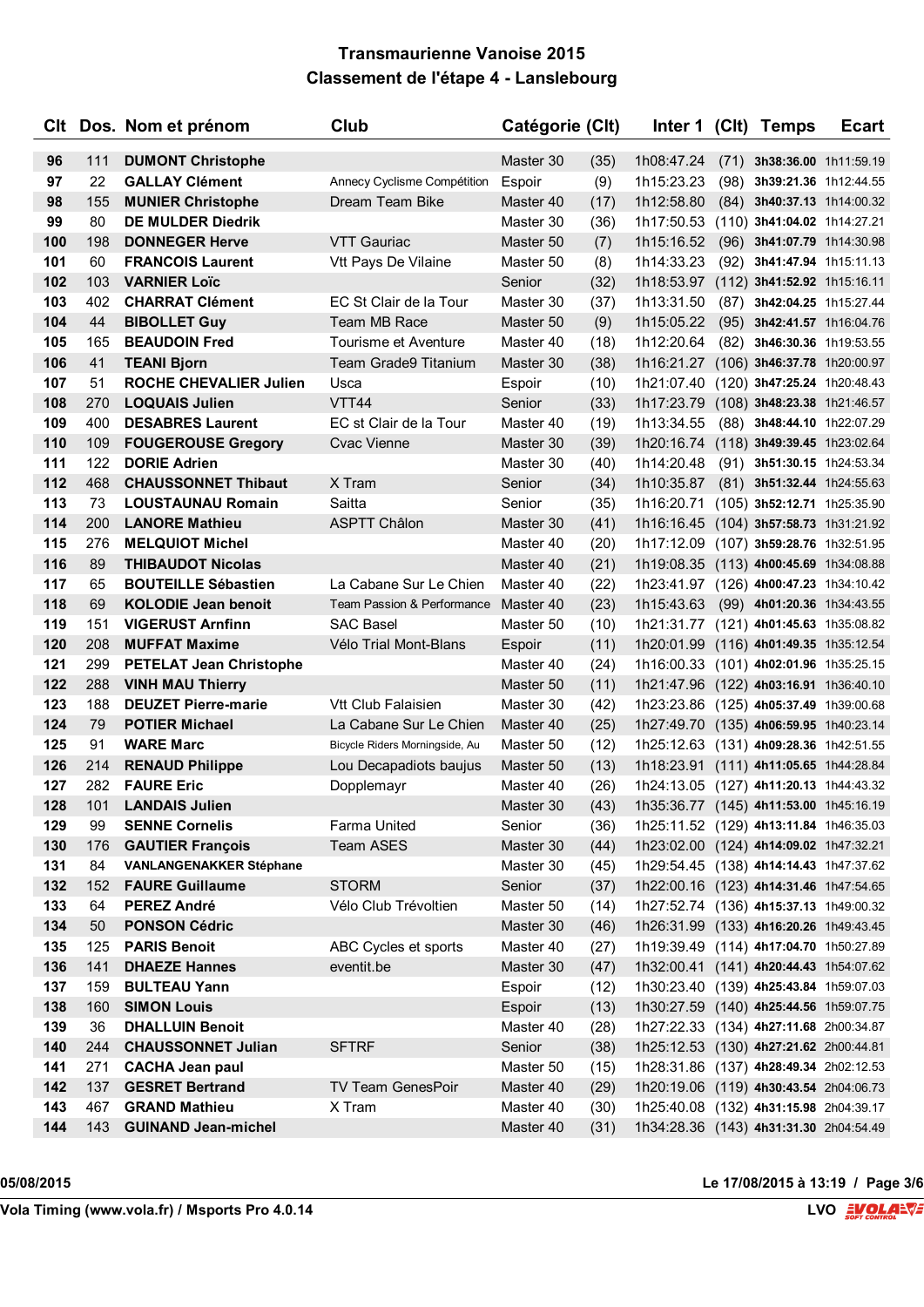|     |     | CIt Dos. Nom et prénom         | Club                     | Catégorie (Clt) |      | Inter 1                                | (C <sub>l</sub> ) | <b>Temps</b>                  | <b>Ecart</b> |
|-----|-----|--------------------------------|--------------------------|-----------------|------|----------------------------------------|-------------------|-------------------------------|--------------|
|     |     |                                |                          |                 |      |                                        |                   |                               |              |
| 145 | 215 | <b>COVAREL Gil</b>             |                          | Master 40       | (32) |                                        |                   | 4h31:36.03 2h04:59.22         |              |
| 146 | 300 | <b>COTTIER Louis-charles</b>   |                          | Master 30       | (48) | 1h35:51.12 (148) 4h34:13.62 2h07:36.81 |                   |                               |              |
| 147 | 106 | <b>FRANZINI Pierre-olivier</b> | Pepere                   | Master 30       | (49) |                                        |                   | 4h34:15.45 2h07:38.64         |              |
| 148 | 107 | <b>FRECON Jérôme</b>           | Pepere                   | Master 30       | (50) |                                        |                   | 4h34:16.05 2h07:39.24         |              |
| 149 | 66  | <b>CHAMPON Patrice</b>         | La Cabane Sur Le Chien   | Master 40       | (33) | 1h36:48.27                             |                   | $(150)$ 4h34:42.05 2h08:05.24 |              |
| 150 | 212 | <b>MORANO Emmanuel</b>         | VTT Saint Amand Les Eaux | Master 30       | (51) | 1h34:06.52                             |                   | (142) 4h38:12.28 2h11:35.47   |              |
| 151 | 145 | <b>PELLUET Nicolas</b>         | roue d'or conflanaise    | Espoir          | (14) | 1h40:55.68 (153) 4h42:20.71 2h15:43.90 |                   |                               |              |
| 152 | 189 | <b>GUICHART Jean-pierre</b>    | <b>UCMVS</b>             | Master 40       | (34) | 1h34:35.57                             |                   | (144) 4h44:58.41 2h18:21.60   |              |
| 153 | 292 | <b>GUILLOT Cyril</b>           |                          | Master 40       | (35) | 1h39:32.64 (151) 4h47:35.28 2h20:58.47 |                   |                               |              |
| 154 | 164 | <b>DROUIN Samuel</b>           | Tourisme et Aventure     | Master 40       | (36) | 1h35:44.39                             |                   | $(146)$ 4h48:52.44 2h22:15.63 |              |
| 155 | 291 | <b>NOEL Ghislain</b>           |                          | Master 30       | (52) | 1h39:35.96 (152) 4h49:40.53 2h23:03.72 |                   |                               |              |
| 156 | 195 | <b>BIANCIOTTO Pascal</b>       | VTT Du Garlaban          | Master 30       | (53) | 1h24:55.66                             |                   | (128) 4h49:57.05 2h23:20.24   |              |
| 157 | 194 | <b>GUIBBAL Christophe</b>      | Team Life Experience     | Master 40       | (37) | 1h35:48.40 (147) 4h56:41.72 2h30:04.91 |                   |                               |              |
| 158 | 219 | <b>TROCCAZ Stéphane</b>        |                          | Master 40       | (38) |                                        |                   | 4h59:22.40 2h32:45.59         |              |
| 159 | 242 | <b>MIKHNEVITCH Xavier</b>      |                          | Master 30       | (54) | 1h36:27.76 (149) 5h10:32.36 2h43:55.55 |                   |                               |              |
| 160 | 110 | <b>KERAMPRAN Stéphane</b>      |                          | Master 40       | (39) | 1h48:35.24                             |                   | (155) 5h23:52.03 2h57:15.22   |              |
| 161 | 63  | <b>CELLIER Alexandre</b>       | <b>Team Cycles Wheel</b> | Senior          | (39) | 1h42:36.36 (154) 5h43:47.47 3h17:10.66 |                   |                               |              |

### **DNF - Abandons**

| 24 GAULANDEAU Julien      | Annecy Cyclisme Compétition Master 30 |           |
|---------------------------|---------------------------------------|-----------|
| 104 DIEPOLDER Andreas     |                                       | Master 40 |
| 218 <b>GANION Nicolas</b> | Clic VTT                              | Espoir    |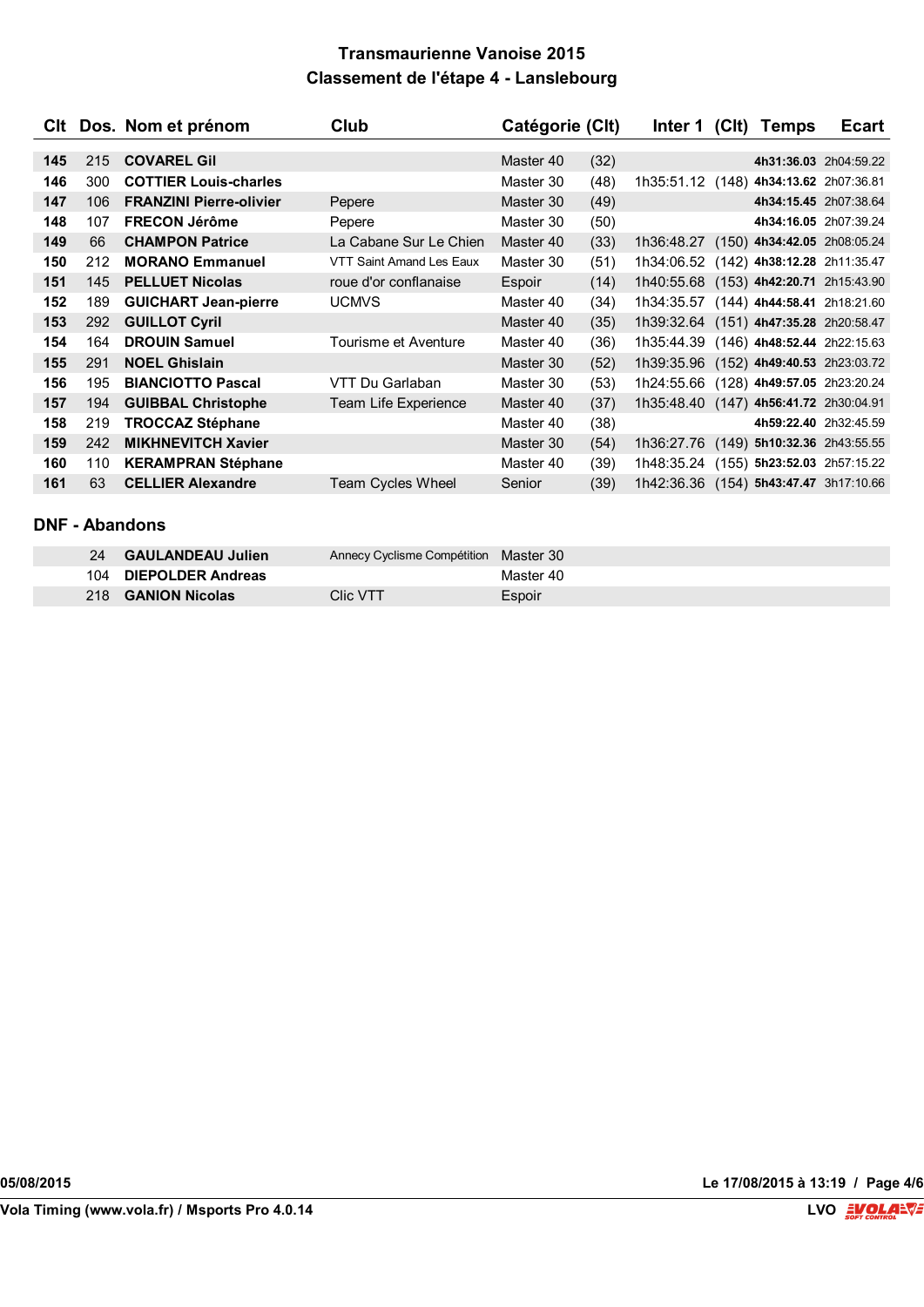|                |     | CIt Dos. Nom et prénom       | Club                           | Catégorie (Clt) |      | Inter 1    |      | (Clt) Temps                  | Ecart                      |
|----------------|-----|------------------------------|--------------------------------|-----------------|------|------------|------|------------------------------|----------------------------|
|                |     |                              |                                |                 |      |            |      |                              |                            |
|                |     | Parcours des 6000            |                                |                 |      |            |      |                              |                            |
| 1              | 368 | <b>KLOETZLI Micha</b>        | team alouettes.ch              | Cadet           | (1)  | 59:46.21   | (3)  | 2h47:11.72                   |                            |
| 2              | 358 | <b>FERNANDEZ Nicolas</b>     | <b>CC Salonais</b>             | Promotion       | (1)  | 55:23.70   | (1)  | 2h52:59.95                   | 5:48.23                    |
| 3              | 339 | <b>PELTIER Abel</b>          | Team Rotor SRSuntour Maurienne | Junior homme    | (1)  | 1h01:00.63 | (4)  | 2h53:25.55                   | 6:13.83                    |
| 4              | 373 | <b>MUNIER Charles</b>        |                                | Junior homme    | (2)  | 58:25.31   | (2)  | 2h54:11.96                   | 7:00.24                    |
| 5              | 340 | <b>LACHIZE Thomas</b>        | Team Rotor SRSuntour Maurienne | Junior homme    | (3)  | 1h04:43.36 | (7)  | 3h01:22.34                   | 14:10.62                   |
| 6              | 335 | <b>GALLE Fabian</b>          | Team CLIC VTT Chambéry         | Junior homme    | (4)  | 1h02:06.09 | (5)  | 3h02:22.40                   | 15:10.68                   |
| $\overline{7}$ | 386 | <b>DUBOIS Jean</b>           | Vtt Pays De Vilaine            | Junior homme    | (5)  | 1h05:49.32 | (9)  | 3h05:23.27                   | 18:11.55                   |
| 8              | 500 | <b>GREFF Gregory</b>         | Dijon single track             | Promotion       | (2)  | 1h04:37.06 | (6)  | 3h06:43.02                   | 19:31.30                   |
| 9              | 337 | <b>ARLAUD Kewan</b>          | Team Rotor SRSuntour Maurienne | Promotion       | (3)  | 1h05:13.27 | (8)  | 3h10:22.18                   | 23:10.46                   |
| 10             | 328 | <b>REDELSPERGER Coralie</b>  | Vélo Vert - US VTT Giromagny   | Féminine Faster | (1)  | 1h07:17.73 | (11) | 3h14:34.34                   | 27:22.62                   |
| 11             | 374 | <b>KIRCHER Guillaume</b>     | RAIDLIGHT / INTERSPORT         | Promotion       | (4)  | 1h07:17.17 | (10) | 3h18:48.91                   | 31:37.19                   |
| 12             | 363 | <b>THELOHAN Cyrille</b>      |                                | Junior homme    | (6)  | 1h07:40.85 | (12) | 3h19:24.27                   | 32:12.55                   |
| 13             | 399 | <b>DESGUE Julien</b>         |                                | Promotion       | (5)  | 1h11:02.25 | (17) | 3h26:38.13                   | 39:26.41                   |
| 14             | 357 | <b>PERIER-MUZET Laurent</b>  |                                | Promotion       | (6)  | 1h09:40.37 | (14) | 3h26:48.97                   | 39:37.25                   |
| 15             | 367 | <b>GESRET Aelig</b>          | Penthievre Velo Team Genespoir | Cadet           | (2)  | 1h09:36.71 | (13) | 3h30:35.70                   | 43:23.98                   |
| 16             | 380 | <b>BLENGINI Loris</b>        | <b>UC Grimaud</b>              | Cadet           | (3)  | 1h12:00.98 | (20) | 3h33:09.28                   | 45:57.56                   |
| 17             | 342 | <b>PIALAT Serge</b>          | Annecy Cyclisme Compétition    | Promotion       | (7)  | 1h12:47.24 | (21) | 3h34:45.40                   | 47:33.68                   |
| 18             | 302 | <b>MAURIN Samuel</b>         |                                | Promotion       | (8)  | 1h10:19.91 | (15) | 3h35:44.44                   | 48:32.72                   |
| 19             | 327 | <b>LERCH Jolanda</b>         |                                | Féminine Faster | (2)  | 1h16:05.94 | (27) | 3h37:15.04                   | 50:03.32                   |
| 20             | 401 | <b>DREVET Mélanie</b>        | EC St Clair de la Tour         | Féminine        | (1)  | 1h13:27.96 | (23) | 3h39:19.59                   | 52:07.87                   |
| 21             | 496 | <b>CHESNE Theo</b>           | Annecy Cyclisme Compétition    | Cadet           | (4)  | 1h13:08.24 | (22) | 3h40:22.54                   | 53:10.82                   |
| 22             | 333 | <b>BOISSY Eléa</b>           | S.C.Bourg lès Valence          | Féminine        | (2)  | 1h11:58.23 | (19) | 3h40:34.06                   | 53:22.34                   |
| 23             | 362 | <b>LECORDONNIER Ronan</b>    | Roue D'or Conflanaise          | Junior homme    | (7)  | 1h15:39.50 | (26) | 3h40:35.22                   | 53:23.50                   |
| 24             | 498 | <b>FABRE Jules</b>           | Annecy Cyclisme Compétition    | Cadet           | (5)  | 1h10:28.32 | (16) | 3h41:09.86                   | 53:58.14                   |
| 25             | 341 | <b>MULLER Eric</b>           | <b>UCPG</b>                    | Promotion       | (9)  | 1h17:19.40 | (29) | 3h45:18.46                   | 58:06.74                   |
| 26             | 355 | <b>CHARTIER Martine</b>      | Penthievre Velo Team Genespoir | Féminine Faster | (3)  | 1h15:33.24 | (24) | 3h47:54.65 1h00:42.93        |                            |
| 27             | 364 | <b>THEDON Thibaud</b>        | team passion & performance     | Promotion       | (10) | 1h11:42.24 | (18) | 3h49:18.31 1h02:06.59        |                            |
| 28             | 372 | <b>NAEGELE Eric</b>          |                                | Promotion       | (11) | 1h15:33.42 | (25) |                              | 3h50:16.55 1h03:04.83      |
| 29             | 397 | <b>HERFKENS Garrett</b>      | team passion & performance     | Promotion       | (12) | 1h18:16.82 | (30) | 3h56:57.21 1h09:45.49        |                            |
| 30             | 369 | <b>POUPIN Maxime</b>         | <b>TEAM SULKY</b>              | Promotion       | (13) | 1h23:09.68 | (35) | 4h02:35.41 1h15:23.69        |                            |
| 31             | 385 | <b>DONNEGER Clara</b>        | Team Focus Aveyron             | Féminine        | (3)  | 1h21:28.98 |      | $(33)$ 4h02:43.76 1h15:32.04 |                            |
| 32             | 330 | <b>MORENO REIG Leila</b>     | Team Blue Motors Ponts         | Féminine        | (4)  | 1h24:45.00 |      | (40) 4h02:53.53 1h15:41.81   |                            |
| 33             | 246 | <b>VANDAMME Maxime</b>       |                                | Master 30       | (1)  | 1h16:44.43 |      | (28) 4h02:56.48 1h15:44.76   |                            |
| 34             | 331 | <b>BALETA FARRERAS Laura</b> | <b>Team Blue Motors Ponts</b>  | Féminine Faster | (4)  | 1h21:56.99 |      | (34) 4h03:11.22 1h15:59.50   |                            |
| 35             | 361 | <b>PELTIER Gabriel</b>       | Team Rotor SRSuntour Maurienne | Cadet           | (6)  | 1h21:22.95 |      |                              | (32) 4h06:42.91 1h19:31.19 |
| 36             | 469 | <b>GINET Pierre</b>          |                                | Promotion       | (14) | 1h20:13.51 |      | $(31)$ 4h12:38.44 1h25:26.72 |                            |
| 37             | 497 | <b>SAULNIER Jean-vincent</b> |                                | Promotion       | (15) | 1h25:26.68 |      | $(42)$ 4h18:56.49 1h31:44.77 |                            |
| 38             | 486 | <b>RUDATIS Alexandra</b>     |                                | Féminine Faster | (5)  | 1h24:01.03 |      | (36) 4h22:28.46 1h35:16.74   |                            |
| 39             | 334 | <b>GIRARDIN Camille</b>      | Team EC Colmar                 | Féminine        | (5)  | 1h24:07.60 |      | $(37)$ 4h24:16.61 1h37:04.89 |                            |
| 40             | 375 | <b>FORT Xavier</b>           | UC Passy Mont-Blanc            | Promotion       | (16) | 1h25:17.38 | (41) | 4h28:05.98 1h40:54.26        |                            |
| 41             | 366 | <b>GUERRIERO Rémy / Anne</b> | La Harde de Survilliers        | Promotion       | (17) | 1h24:10.65 |      | $(38)$ 4h34:12.45 1h47:00.73 |                            |
| 42             | 332 | <b>BOISSY Jeanne</b>         | S.C. Bourg-lès-Valence         | Féminine        | (6)  | 1h24:14.71 | (39) | 4h34:18.30 1h47:06.58        |                            |
| 43             | 359 | <b>SORREL Florent</b>        |                                | Promotion       | (18) | 1h25:49.83 |      |                              | (43) 4h38:56.84 1h51:45.12 |
| 44             | 487 | <b>MESSAGEOT Cyril</b>       |                                | Promotion       | (19) | 1h33:30.38 | (44) | 4h51:40.26 2h04:28.54        |                            |
| 45             | 483 | <b>GUIBBAL Alexandre</b>     |                                | Cadet           | (7)  | 1h35:49.79 |      | (45) 4h56:41.21 2h09:29.49   |                            |
| 46             | 360 | <b>BENOIT Maciej</b>         |                                | Promotion       | (20) | 1h37:08.82 |      | (46) 4h59:16.35 2h12:04.63   |                            |
| 47             | 128 | <b>BOILS Sébastien</b>       | Team Les Toro Nero             | Promotion       | (21) | 2h00:42.77 |      | (52) 4h59:18.46 2h12:06.74   |                            |

**05/08/2015 Le 17/08/2015 à 13:19 / Page 5/6**